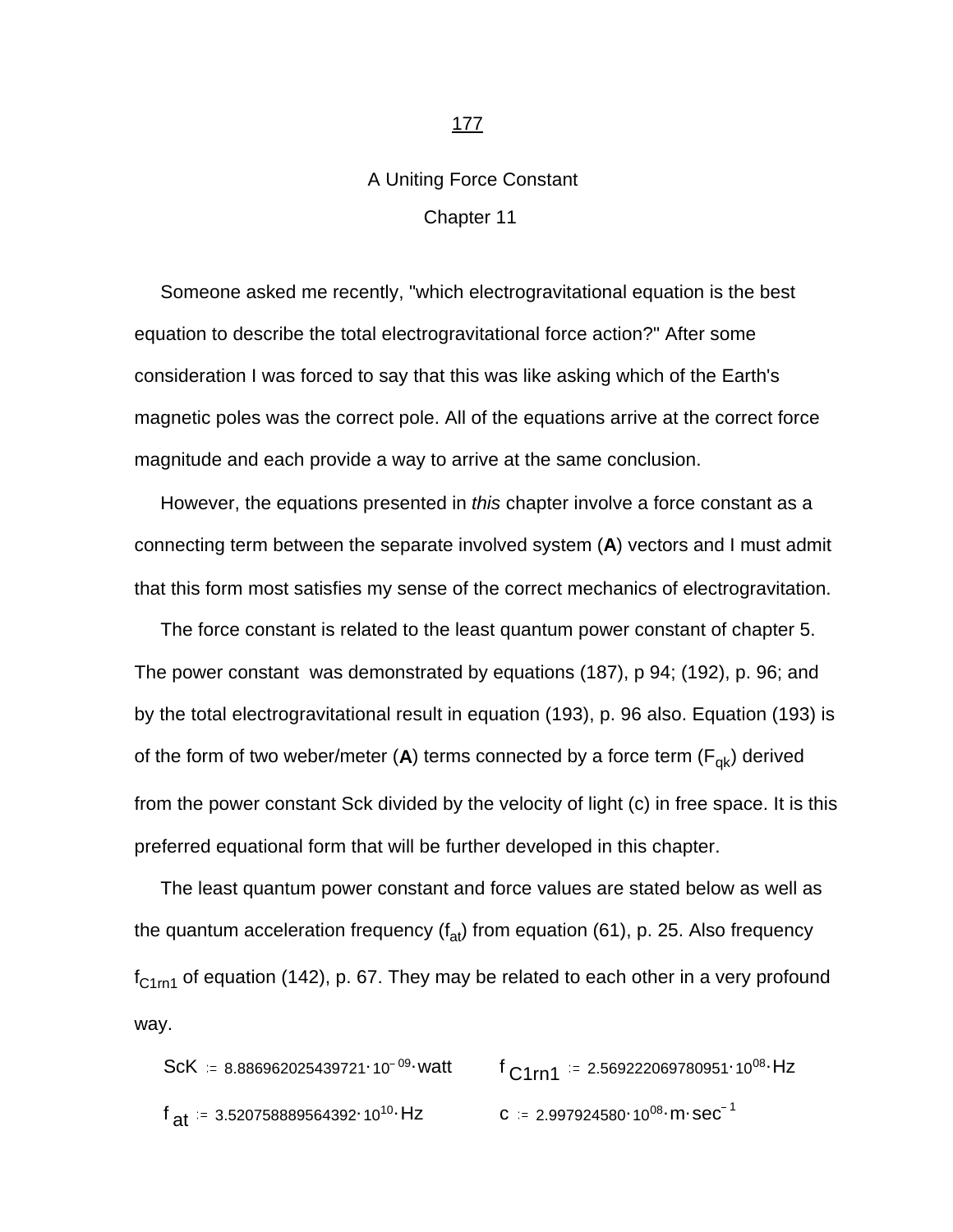First, we will derive the quantum force constant  $F_{qk}$  below in equation (315).

(315) 
$$
F_{qk} = \frac{ScK}{c}
$$
 or,  $F_{qk} = 2.964371447076138 \cdot 10^{-17}$  -newton

 Utilizing the force constant Fqk, the power constant ScK, and the electrogravitational wavelength  $\lambda_{LM}$ , we can derive a frequency  $f_{at}$  below. First, we must state the value for  $\lambda_{LM}$  as:

$$
\lambda \text{ LM} \coloneqq 8.514995416 \cdot 10^{-03} \cdot m \quad \text{(Bottom of chapter 1, p. 25.)} \quad \text{Then,}
$$

(316) 
$$
f_{at} = \frac{ScK}{F_{qk} \cdot \lambda LM}
$$
 or,  $f_{at} = 3.520758888920581 \cdot 10^{10} \cdot Hz$ 

This result is exactly equal to equation (61), p. 25 as mentioned above and therefore must relate all of the above parameters in a very important way. Further, if we multiply the frequency  $f_{at}$  by the fine structure constant we obtain the exact results of equation (142), p. 67 of:  $f_{Cm1} = 2.569222069780951 * 10^08 Hz$  ! This absolutely removes any question concerning whether the quantum power constant ScK, the quantum force constant  $f_{qk}$ , the frequencies  $f_{at}$  and  $f_{C1rn1}$  are related to each other.

 Utilizing the concept of the vector magnetic potential **A** coupled to another vector magnetic potential **A** through a quantum power constant Fqk, we will eventually make a very important connection to the quantum potential (Q) as proposed by David Bohm whose work inspired the famous Aharonov-Bohm experiment. This experiment proved that the vector magnetic potential can affect an electrons wave function in the absence of the magnetic field that created the **A** vector. *This concept will quite possibly reshape contemporary thinking as to the nature of force-fields.*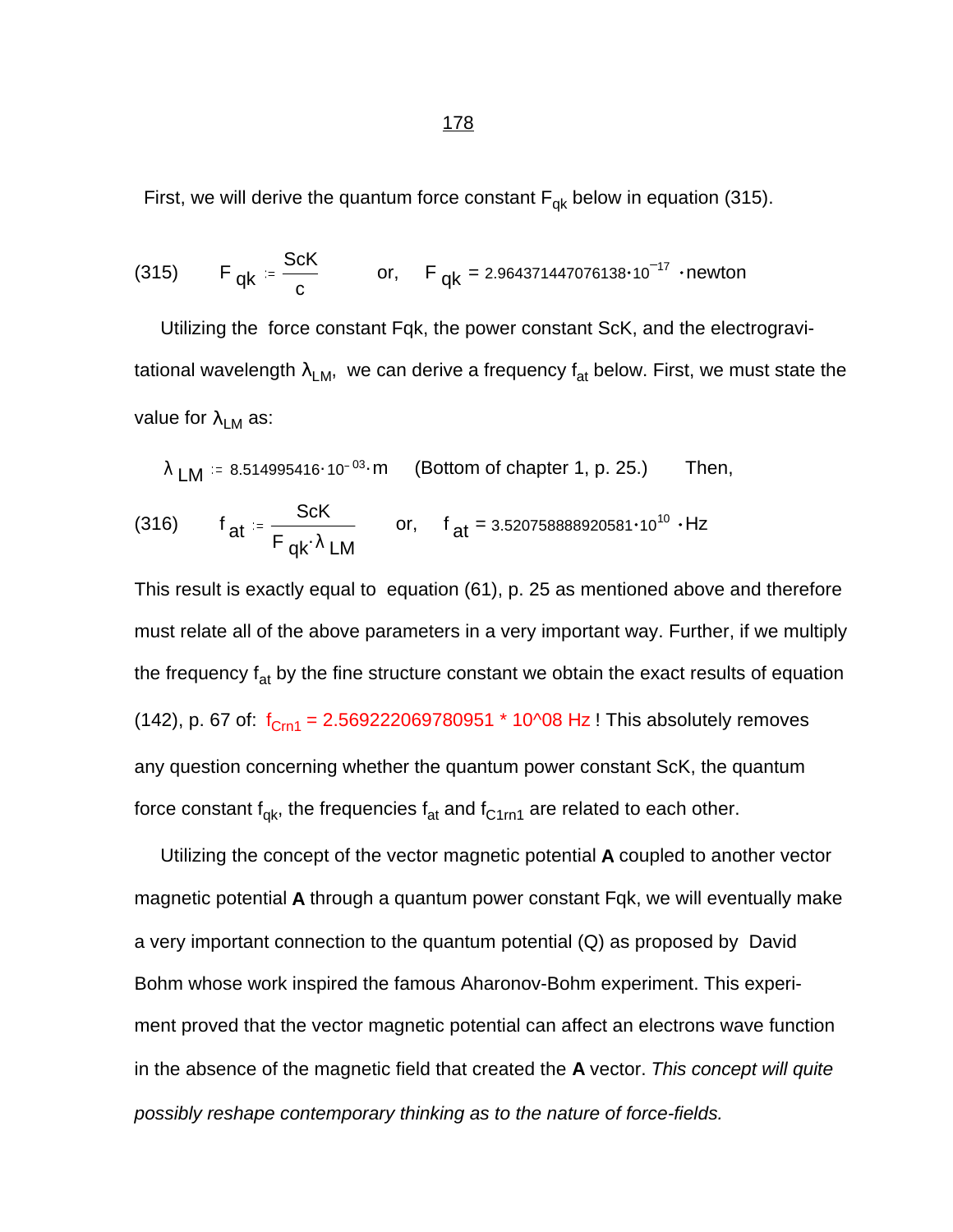Let the following constants be established for those using the active Mathcad form of this book:

$$
m_e := 9.109389700 \cdot 10^{-31} \cdot kg
$$
\n
$$
F_0 = 1.602177330 \cdot 10^{-19} \cdot \text{coul}
$$
\n
$$
m_o := 1.256637061 \cdot 10^{-06} \cdot \text{henry} \cdot m^{-1}
$$
\n
$$
F_0 = 8.854187817 \cdot 10^{-12} \cdot \text{farad} \cdot m^{-1}
$$
\n
$$
F_0 := 8.854187817 \cdot 10^{-12} \cdot \text{farad} \cdot m^{-1}
$$
\n
$$
F_0 := 3.861593255 \cdot 10^{-13} \cdot m
$$
\n
$$
F_0 := 2.817940920 \cdot 10^{-15} \cdot m
$$
\n
$$
F_0 := 2.817940920 \cdot 10^{-15} \cdot m
$$
\n
$$
F_0 := 2.997924580 \cdot 10^{08} \cdot m \cdot sec^{-1}
$$
\n
$$
F_0 := 7.297353080 \cdot 10^{-03}
$$
\n
$$
F_0 := 6.672590000 \cdot 10^{-11} \cdot \text{newton} \cdot m^2 \cdot kg^{-2}
$$
\n
$$
F_0 = \text{structure constant.}
$$
\n
$$
R_{n1} := 5.291772490 \cdot 10^{-11} \cdot m
$$
\n
$$
R_{n2} := 6.626075500 \cdot 10^{-34} \cdot \text{joule} \cdot sec
$$
\n
$$
P \cdot R_{n3} = 6.626075500 \cdot 10^{-34} \cdot \text{joule} \cdot sec
$$
\n
$$
P \cdot R_{n4} = 6.626075500 \cdot 10^{-34} \cdot \text{joule} \cdot sec
$$
\n
$$
P \cdot R_{n5} = 6.626075500 \cdot 10^{-34} \cdot \text{joule} \cdot sec
$$
\n
$$
P \cdot R_{n6} = 6.626075500 \cdot 10^{-
$$

 These are the currently accepted values. The below constants are related directly to the theory of electrogravitation proposed by this author.

$$
V_{LM} = 8.542454612 \cdot 10^{-02} \cdot m \cdot sec^{-1}
$$
 Least quantum velocity.  
\n
$$
I_{LM} = 1.003224805 \cdot 10^{1} \cdot Hz
$$
 Least quantum frequency.  
\n
$$
L_{Q} = 2.5729832158 \cdot 10^{3} \cdot henv
$$
 Least quantum inductance.  
\n
$$
C_{Q} = 3.861593281 \cdot 10^{-6} \cdot farad
$$
 Least quantum capacitance.  
\n
$$
I_{LM} = q_{o} \cdot f_{LM}
$$
 or, 
$$
I_{LM} = 1.607344039464671 \cdot 10^{-18} \cdot amp
$$
  
\n(= Least quantum amp.)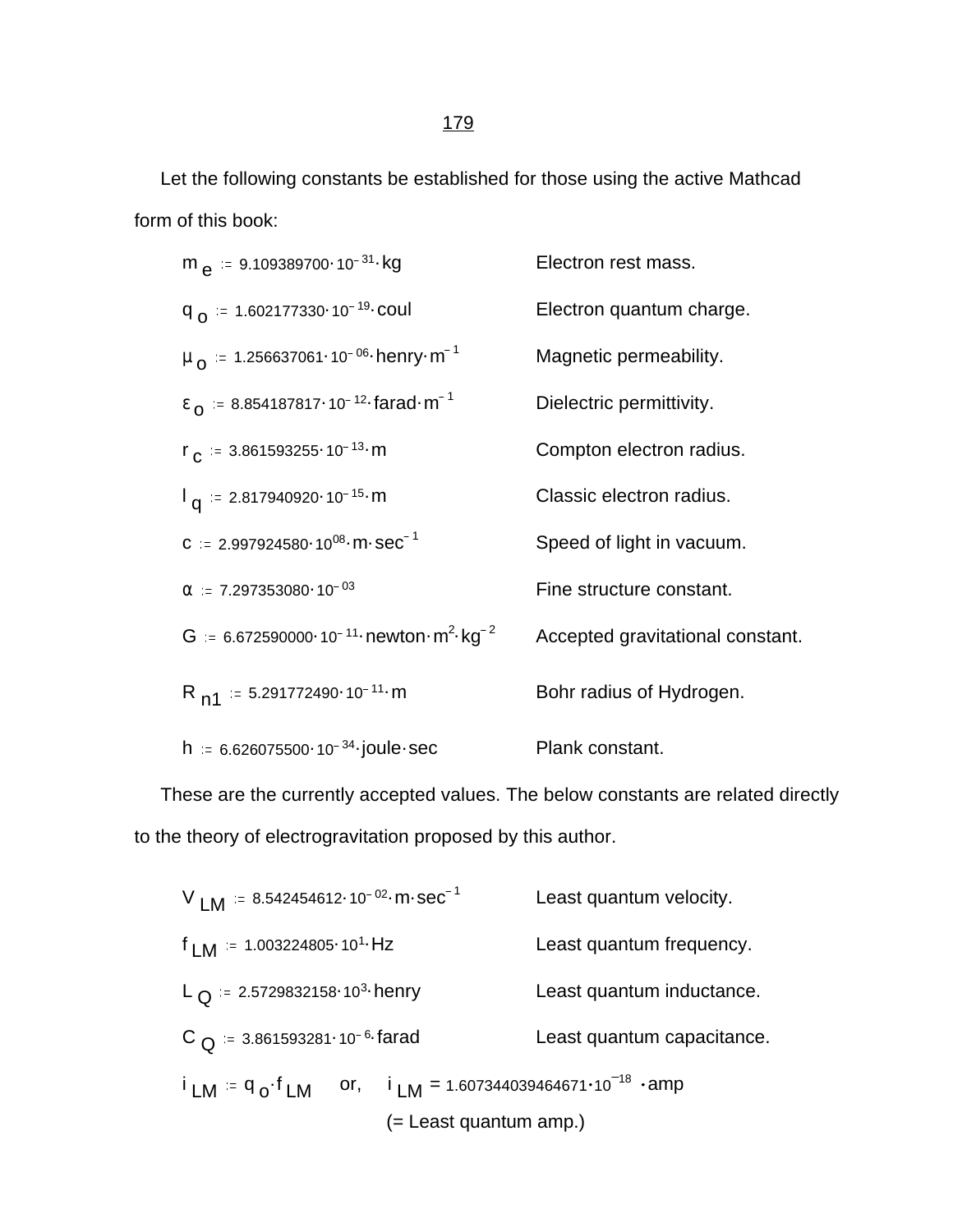The quantum vector magnetic potential at the Bohr radius of Hydrogen is given below in equation (317) below.

(317) 
$$
A_{LM} = \frac{\mu_0 i I_{LM} \lambda LM}{4 \cdot \pi \cdot R_{n1}}
$$
 Or,  $A_{LM} = 2.586378599815588 \cdot 10^{-17} \cdot \frac{\text{weber}}{\text{m}}$ 

 Adding the appropriate terms to generate a quantum magnetic force expression we arrive at the equation in (318) below.

(318) 
$$
F_{LM} = \left(\frac{\mu_0 \cdot i_{LM} \lambda_{LM}}{4 \cdot \pi R_{n1}}\right) \cdot \left(\frac{i_{LM} \lambda_{LM}}{1_q}\right) = \text{Quantum Magnetic Force.}
$$

or, F  $LM = 1.256184635325646 \cdot 10^{-22}$  newton

Since the electrogravitational equation is composed in its basic form as  $F_G=$  $F_{LM}^* \mu o^* F_{LM}$ , then:

(A)

\nvariable

\nvariable

\n(amp)

\n
$$
F_{QK}
$$

\n(A)

\nvariable

\n(amp)

\n(amp)

\nwhether

\n(amp)

\n
$$
F_{QH}
$$

\n(amp)

\n
$$
F_{QH}
$$

\n(amp)

\n
$$
F_{QH}
$$

\n(amp)

\n
$$
F_{QH}
$$

\n(amp)

\n
$$
F_{QH}
$$

\n(amp)

\n
$$
F_{QH}
$$

\n(amp)

\n
$$
F_{QH}
$$

\n(amp)

\n
$$
F_{QH}
$$

\n(amp)

\n
$$
F_{QH}
$$

\n(amp)

\n
$$
F_{QH}
$$

\n(amp)

\n
$$
F_{QH}
$$

\n(amp)

\n
$$
F_{QH}
$$

\n(amp)

\n
$$
F_{QH}
$$

\n(amp)

\n
$$
F_{QH}
$$

\n(amp)

\n
$$
F_{QH}
$$

\n(amp)

\n
$$
F_{QH}
$$

\n(amp)

\n
$$
F_{QH}
$$

\n(amp)

\n
$$
F_{QH}
$$

\n(amp)

\n
$$
F_{QH}
$$

\n(amp)

\n
$$
F_{QH}
$$

\n(amp)

\n
$$
F_{QH}
$$

\n(amp)

\n
$$
F_{QH}
$$

\n(amp)

\n
$$
F_{QH}
$$

\n(amp)

\n
$$
F_{QH}
$$

\n(amp)

\n
$$
F_{QH}
$$

\n(amp)

\n
$$
F_{QH}
$$

\n(amp)

\n
$$
F_{QH}
$$

\n(amp)

\n
$$
F_{QH}
$$

\n(amp)

\n<math display="block</p>

Note that the above result can also be expressed as:

$$
F_{EG} = 1.982973078718267 \cdot 10^{-50} \cdot newton \cdot \frac{henry}{m} \cdot newton
$$

which is the same as the previous electrogravitational results for the force at the n1 radius of Hydrogen between two electrons.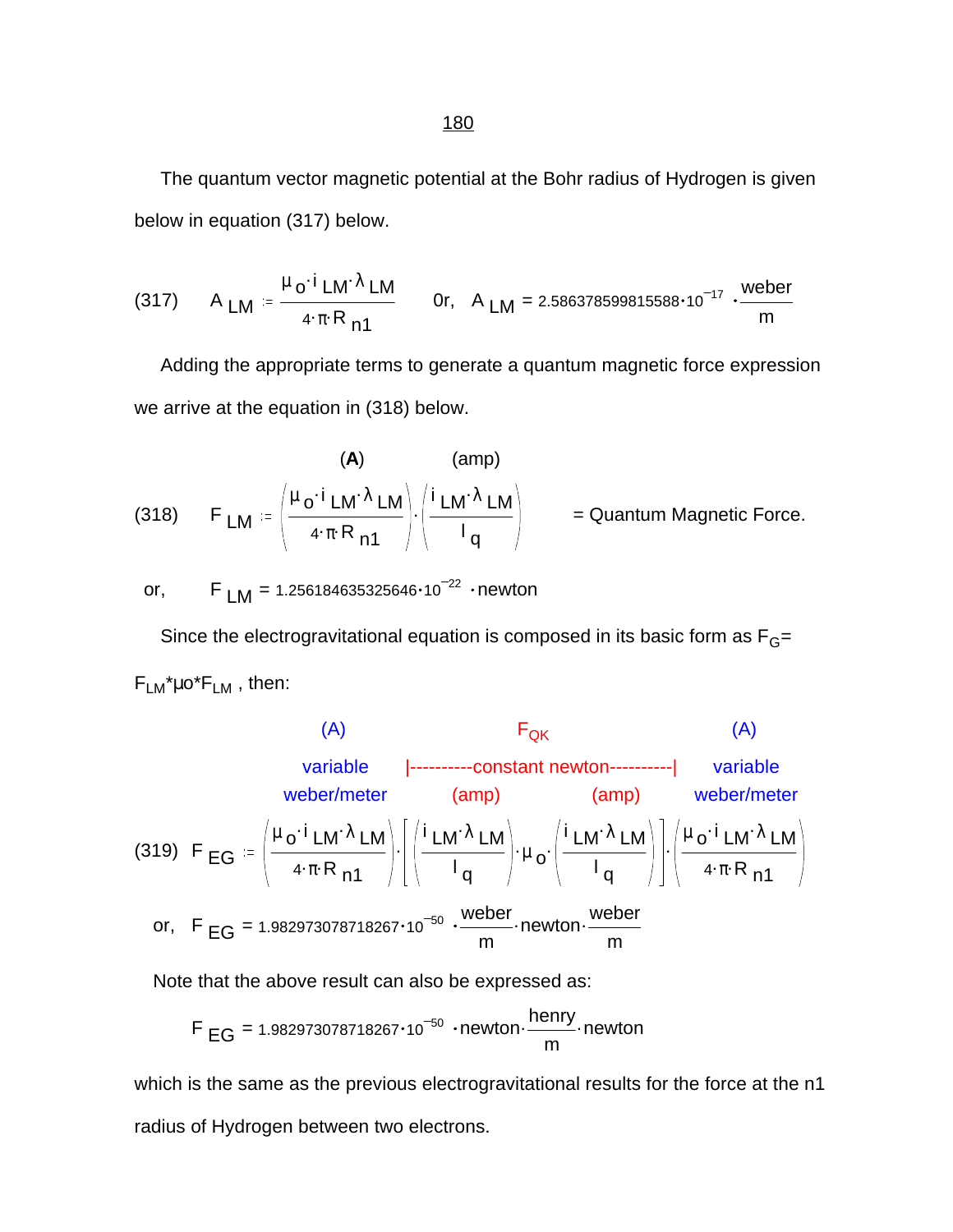Equation (319) above expresses a form that is at the heart of this chapter since it can readily be adapted to the the form of the vector magnetic potential as expressed by David Bohm. It is a total electrogravitational expression involving two separate vector magnetic potential systems coupled through a quantum force constant  $(F_{\text{QK}})$ where that quantum force constant can be expressed by equation (320) below.

(320) 
$$
F_{\mathbf{QK}} := \left(\frac{i \mathbf{LM} \cdot \lambda \mathbf{LM}}{I_{\mathbf{q}}}\right) \cdot \mu_{\mathbf{Q}} \cdot \left(\frac{i \mathbf{LM} \cdot \lambda \mathbf{LM}}{I_{\mathbf{q}}}\right)
$$

or,  $F_{OK} = 2.964371449283503 \cdot 10^{-17}$  • newton

which is very nearly exact to the value of equation (315) previous. This value is herein defined as a *universal force constant* that is at the heart of the electrogravitational action. The **A** vector is a variable term since  $R_{n1}$  can be any value.  $R_{n1}$  is used only for the sake of convenience while working in the microscopic realm.

 The simplified form of the electrogravitational expression may thus be stated below in equation (321) as:

(321) 
$$
F' \text{ EG} = A \text{LM} \cdot F \text{QK} \cdot A \text{LM}
$$
  
or,  $F' \text{EG} = 1.982973078718267 \cdot 10^{-50} \cdot \left(\frac{\text{weber}}{\text{m}}\right) \cdot \text{newton} \cdot \left(\frac{\text{weber}}{\text{m}}\right)$ 

 Notice how the units expression is of the form of the two system interaction and the weber/meter expressions are symmetrical about the constant newton expression. Thus even in the units, the two system interaction is symmetrical.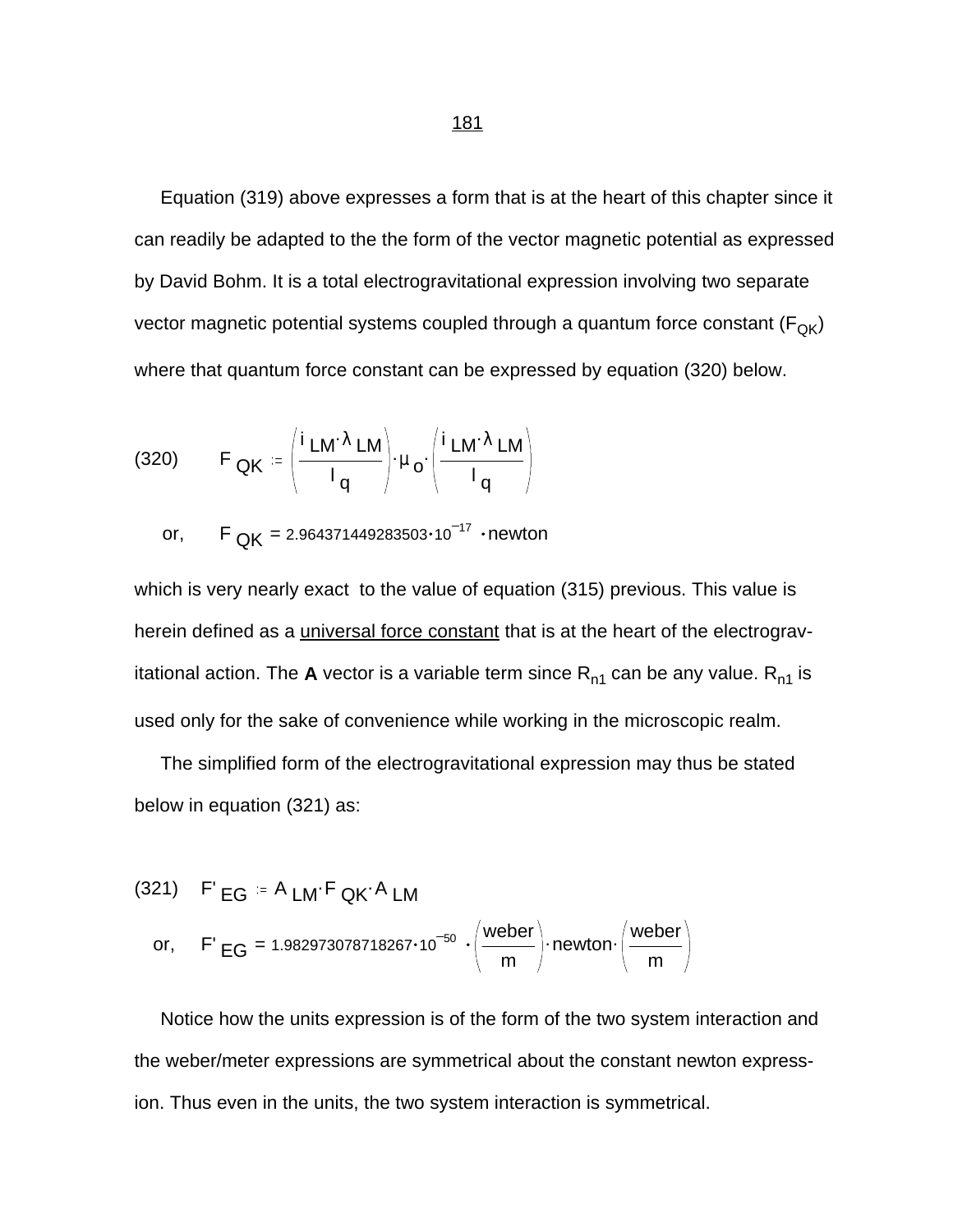The **A** vector is inline with the motion of a standard (+) charge and therefore it is closely tied to a charged particles momentum. Momentum is then closely connected to a particles wave function which can be used to solve Schrodinger's wave equation. This will be examined shortly in light of Bohm's interpretation of the wave function controlling the energy potential of a particle.

 First, it is interesting that we may derive a basic quantum frequency related directly to the least quantum electrogravitational force constant in equation (322) below.

(322) 
$$
f_{QK} = \frac{F_{QK} I_q}{h}
$$
 or,  $f_{QK} = 126.0689469809949 \cdot Hz$   
and,  $\frac{f_{QK}}{4 \cdot \pi} = 10.0322480412077 \cdot Hz = f_{LM}$ 

This frequency ( $f_{QK}$ ) may be worth looking for in the noise of the cosmic background radiation.

 Perhaps the concept of non-local action and energy being gated into the electron (that causes it to move instantaneously to a new location in space) is contrary to some and just unfamiliar action to others. Quantum mechanics *is* counterintuitive to most people who see space-time as a continuum and find any other situation unacceptable. Quantum mechanics is however capable of demonstrating action at a distance, wave-particle duality, and other things that seem impossible until they are observed to have happened in spite of our common sense objections.

 The concept of energy being supplied by the fine structure of the electron has also been theorized to exist by the late David Bohm, Emeritus Professor of Physics at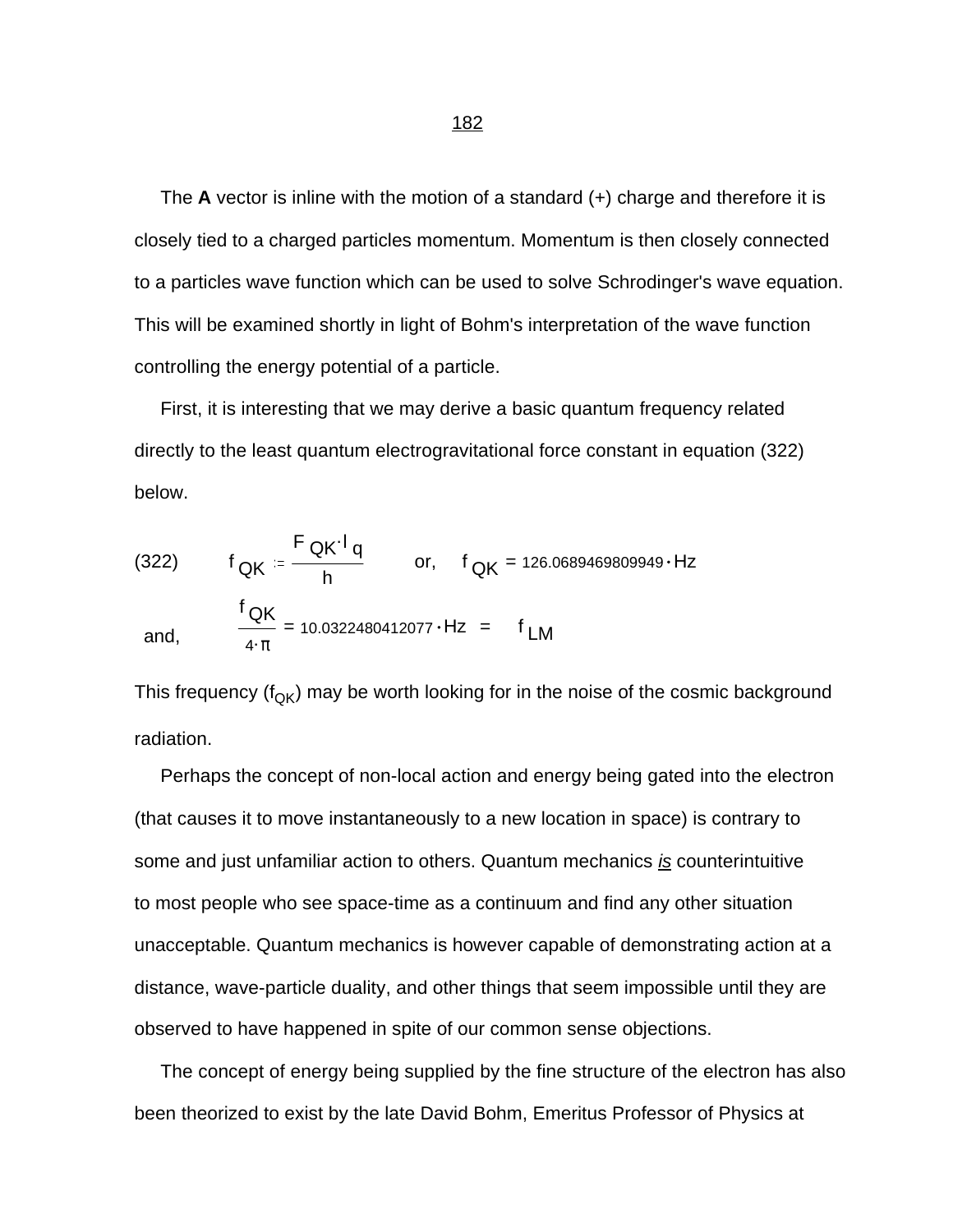Birbeck College, University of London, England. Professor Bohm passed away in 1992. His work suggested that it is the wavefunction that guides and controls the electron and not the other way around. From his work, the Aharonov-Bohm experiment was initiated to prove that the vector magnetic potential (**A**) could affect an electron in a magnetic field-free volume of space. To be more exact, the wavefunction was affected which then changed the position of the electron in space.

 The following quotes are from the book by David Bohm and Basil J. Hiley titled, "The Undivided Universe", Routledge, Chapman & Hall, Nov. 1993.

 On page 37 the following is quoted from the above mentioned book as, "The fact that the particle is moving under its own energy, but being guided by the information in the quantum field, suggests that an electron or any other elementary particle has a complex and subtle inner structure." (This means that the energy that moves the particle suddenly from one point to another comes from the particle itself, and that energy is controlled by the form of the quantum wavefunction.)

 The concept of "active information" is also brought forth wherein this active information tells the particle not only how to move, but where it is in relation to all the other particles in the universe.

 I find this concept attractive since it fits so well with my own concept of all of the particles being tied together through their classic quantum radii by a singular point in imaginary energy-space. This singular point would be the energy source for the electrons motion in Bohm & Hiley's interpretation of quantum motion.

 This same imaginary energy space helps supply the energy to displace the electron in virtual space which forms the "field" itself. (Every point is connected and is thus aware of all the other parts.)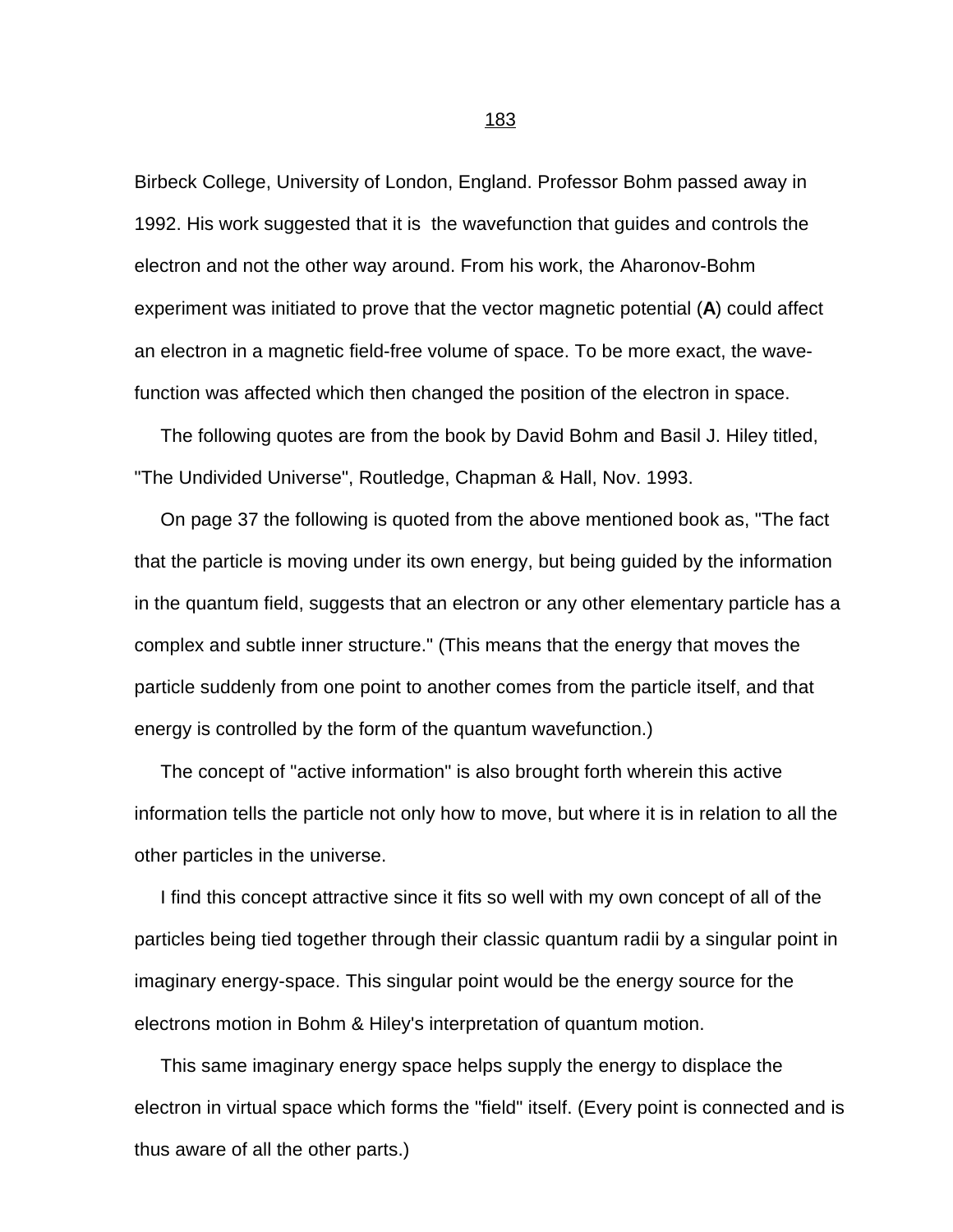Therefore, the analogy on page 38 of their book that a relatively weak radio wave controls what happens inside the complex structure of a radio serves to illustrate the active information process very well.

 On page 57 of their book, Bohm & Hiley remark that, "two particles can also be strongly coupled at long distances." Further, "that the behavior of each particle may depend nonlocally on the configuration of all the others, no matter how far away they may be." This interpretation fits so well with my previous presentation of how all of the particles are connected to each other through their least quantum classic radii and imaginary energy space.

 At the beginning of chapter three of their book, Bohm & Hiley present the equations that relate how the quantum potential is developed and applied to the motion of the electron. First, equation (3.1) of chapter 3 is presented which is Schrodinger's wave equation for a one body system:

(323) 
$$
\frac{\text{ih}}{2 \cdot \pi} \cdot \frac{\partial \cdot \psi}{\partial \cdot t} = -\frac{h^2}{8 \cdot \pi^2 \cdot m} \cdot \nabla^2 \cdot \psi + V \cdot \psi
$$
 (Note: Eq. 323 thru 329 are not active Mathematical equations.)

where V is the classic energy potential. (Potentials usually are expressed in energy units.) They then solve the above equation for the case of  $\psi = R \exp(iS / (h / 2^* \pi))$ . R is the amplitude potential  $|\psi|$  of the wavefunction and S is the phase of the wavefunction expressed as  $S = m * v * r$ . Then equations (3.2) and (3.3) are the repeated solutions as shown below:

(324) 
$$
\frac{\partial \cdot S}{\partial t} + \frac{(\nabla \cdot S)^2}{2 \cdot m} + V - \frac{h^2}{8 \cdot \pi^2 \cdot m} \cdot \frac{\nabla^2 \cdot R}{R} = 0
$$
 (eq. 3.2)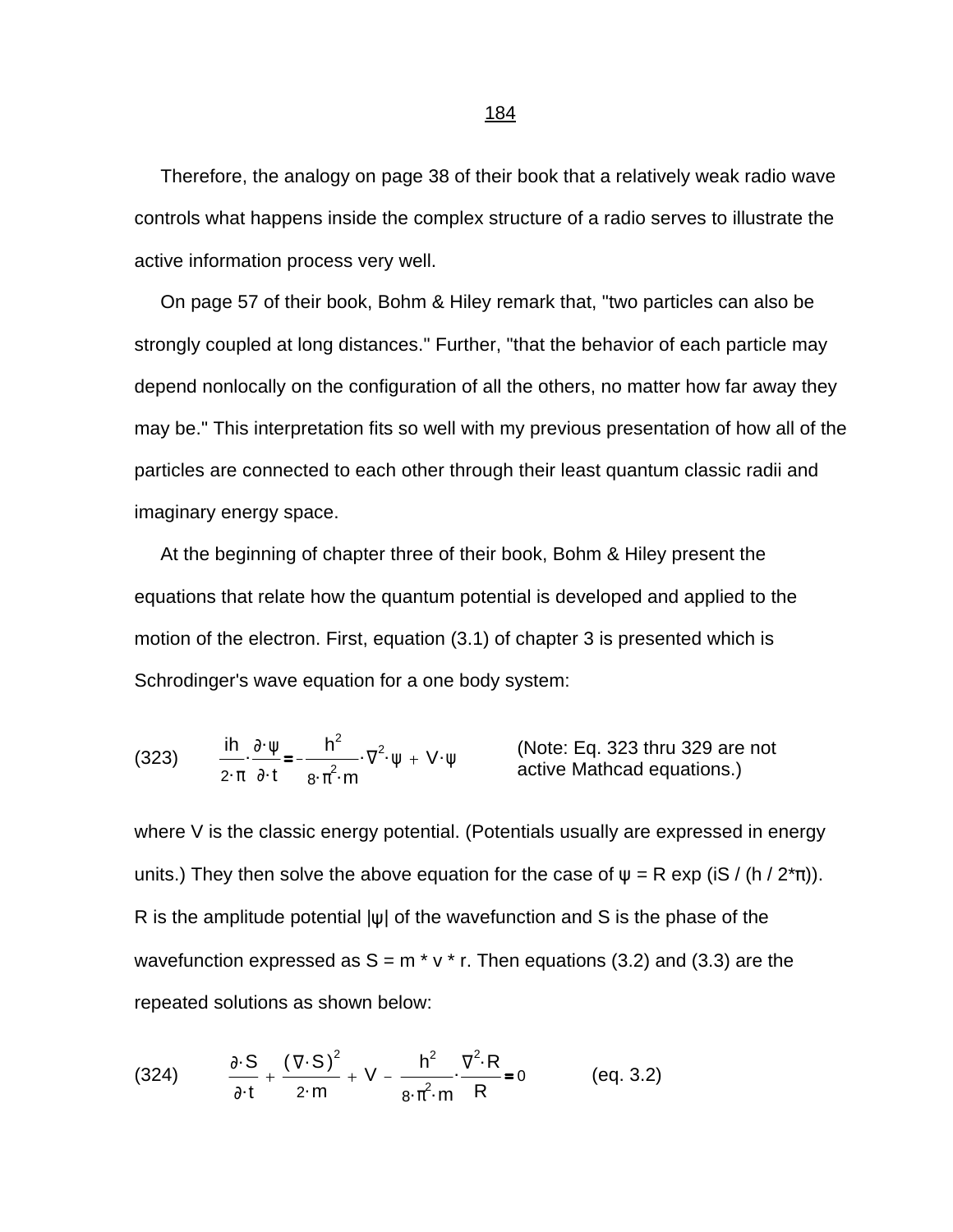and also;

(325) 
$$
\frac{\partial \cdot R^2}{\partial t} + \nabla \cdot \left(R^2 \cdot \frac{\nabla \cdot S}{m}\right) = 0
$$
 (eq. 3.3)

From the above in a few more steps they define the quantum potential as:

(326) 
$$
Q = -\left(\frac{h^2}{8 \cdot \pi^2 \cdot m} \cdot \frac{\nabla^2 \cdot R}{R}\right)
$$
 (eq. 3.6)

 The above quantum potential may possibly be related to the quantum force potential  $F_{QK}$  that I presented in (320) previously.

 Now the stage is set for a very important equation of motion (3.8) presented in their book as equation (327) below:

(327) 
$$
m \cdot \frac{d \cdot v}{d \cdot t} = -\nabla \cdot (V) - \nabla \cdot (Q)
$$
 (Note that del (V) is equivalent to 1/r.)

Then  $V/r$  = force and  $Q/r$  = force also. In the above, there exists an irreducible quantum potential that can engender a quantum force potential. Note also that the force is (+) for the  $-\nabla*(Q)$  expression since Q is (-) in (326) above. This could cause a force of repulsion according to our previous definition of force.

I propose that what I have termed the  $F_{OK}$  force in equation (320) previous and Bohm's quantum potential force  $(-\nabla \cdot (Q))$  of (327) above very intimately related, if not one and the same under certain circumstances. My equation is a special case of the above and applies specifically to the electrogravitational action.

 It is apparent that the Q value is dependent on the rate of change of the wavefunction  $\psi$  and therefore can become very large. Then the quantum potential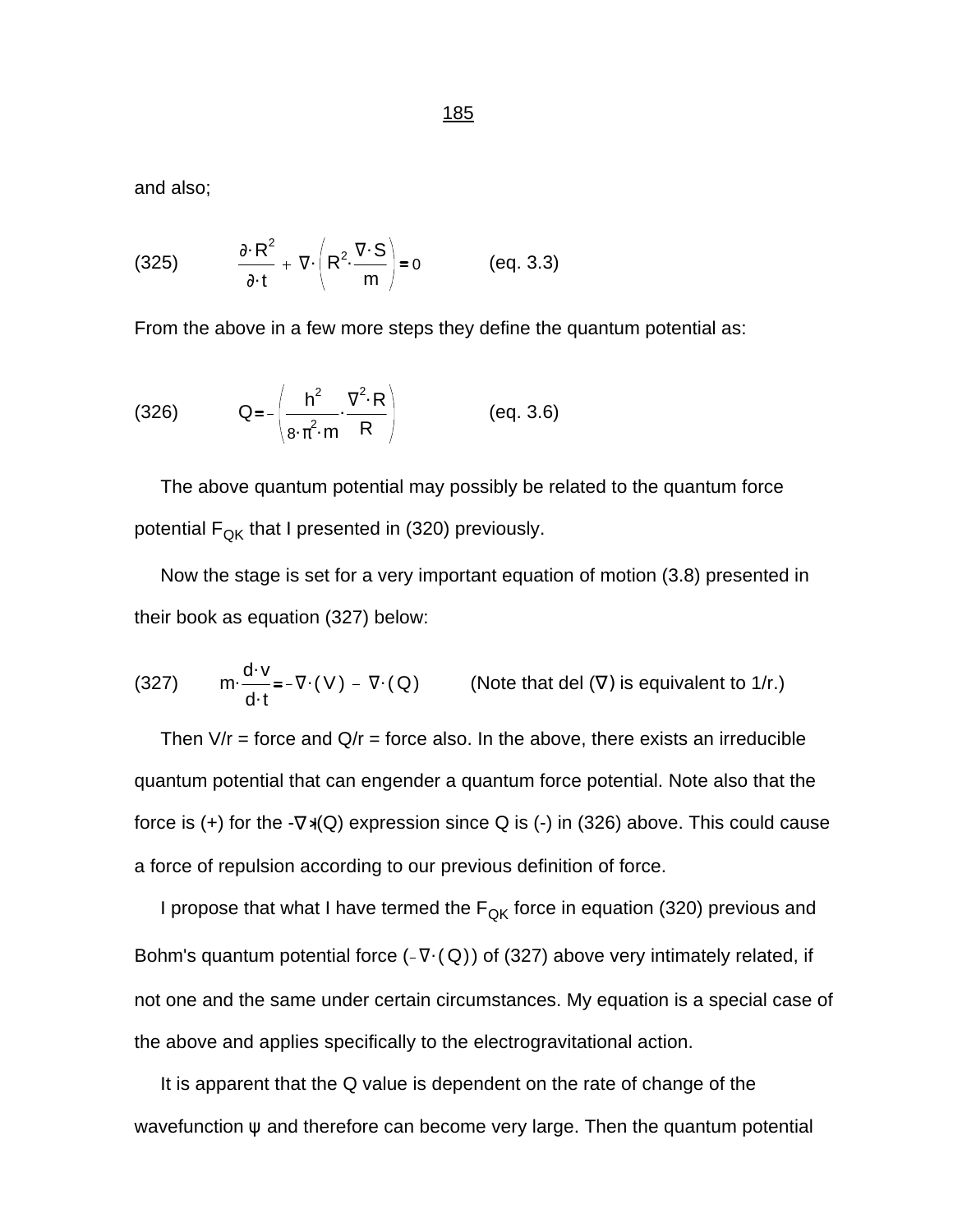depends only on the form and not the strength of the field. This is also brought out in their book. The quantum potential does not pull or push the particle directly according to their theory but instead controls the self-energy of the particle by an amount dependent on the information content in the particles co-joint wavefunction.

 The Casimir effect is pointed to by Bohm & Hiley on page 38 of their book as a revealing source for the electron self motion. I prefer to call this energy-space, or virtual space, or even hyperspace, which feeds energy to the center of the particle.

 For a excellent and relevant article on the Casimir effect the reader is referred to an article by Phillip Yam, "Exploiting Zero-Point Energy", *Scientific American*, December 1997:82-85.

 The above presents the similarity between my equations of constant force potential  $F_{QK}$  and the equation of motion involving the Q potential of Bohm & Hiley. The end of chapter three of their book, (p.p. 50-54), presents the equation of motion involving the vector magnetic potential which also has a marked similarity to the  $F_{LM}$ equation (318) on page 180 previously presented in this chapter. Page 52 of their book has an additional Q term as stated before is the quantum potential. Their equation is:

(328) 
$$
m \cdot \frac{d \cdot v}{d \cdot t} + m \cdot (v \cdot \nabla) \cdot v = \frac{e}{c} \cdot v \times (\nabla \times A) - \nabla \cdot Q
$$
 (Both sides = force)

Then even if there is no magnetic force, there still exists the quantum potential Q, which is also gauge invariant. If R is changing rapidly, the force will be large. This suggests that there is a rate of change of R that will be equal to my  $F_{QK}$  force constant of electrogravitation. I define  $F_{OK}$  as being a 'kernel' of force.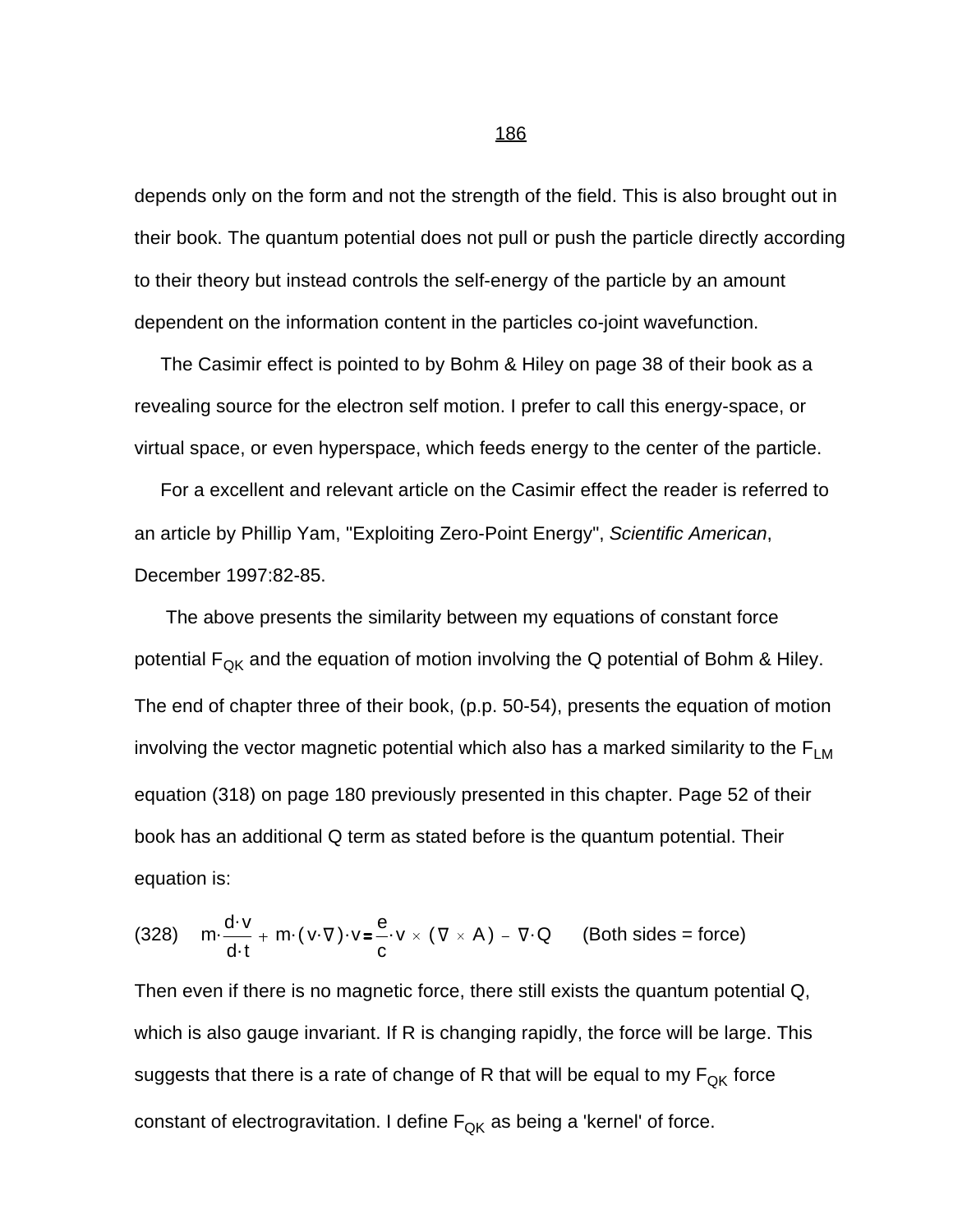Equation (328) above may be expressed in the more familiar MKS units as:

(329) 
$$
m \cdot \frac{d}{dt} v = q \cdot v \times (\nabla \times A) - \nabla \cdot Q
$$
 (Note that del cross A = flux B.)

The above equation is the familiar equation of electromagnetic force on a moving charge of  $F = q^*v X$  (B) sin  $\theta$  where sin  $\theta = 1$  at 90 degrees with the additional parameter of minus del times Q.

 Under ordinary circumstances, the above equation has a Q potential value of nearly insignificant magnitude until the wavefunction interacts with another particles wavefunction. Then the classic magnetic force qo\*v X B is reduced to zero and the Q value assumes the value that the classic magnetic force represented.

 The interaction can be classified as a wavefunction collapse where now the Q potential is the instantaneous action parameter that I originally termed the  $F_{OK}$ constant force system interconnect potential. The Q potential carries the same force magnitude as information that lines up the interaction to an inline action. This guarantees that in most cases the electrogravitational interaction will always be maximum and inline. This is related to the quantum whole integer nature of quantum energy states in general.

 The magnetic field generates the quantum Q potential but the quantum Q potential can exist in the absence of that engendering magnetic field. Its magnitude is a product of the rate of change of the interaction of its related wavefunction with another wavefunction. It can carry information instantaneously from the locale of a black hole when ordinary photons cannot. This is by reason that ordinary photons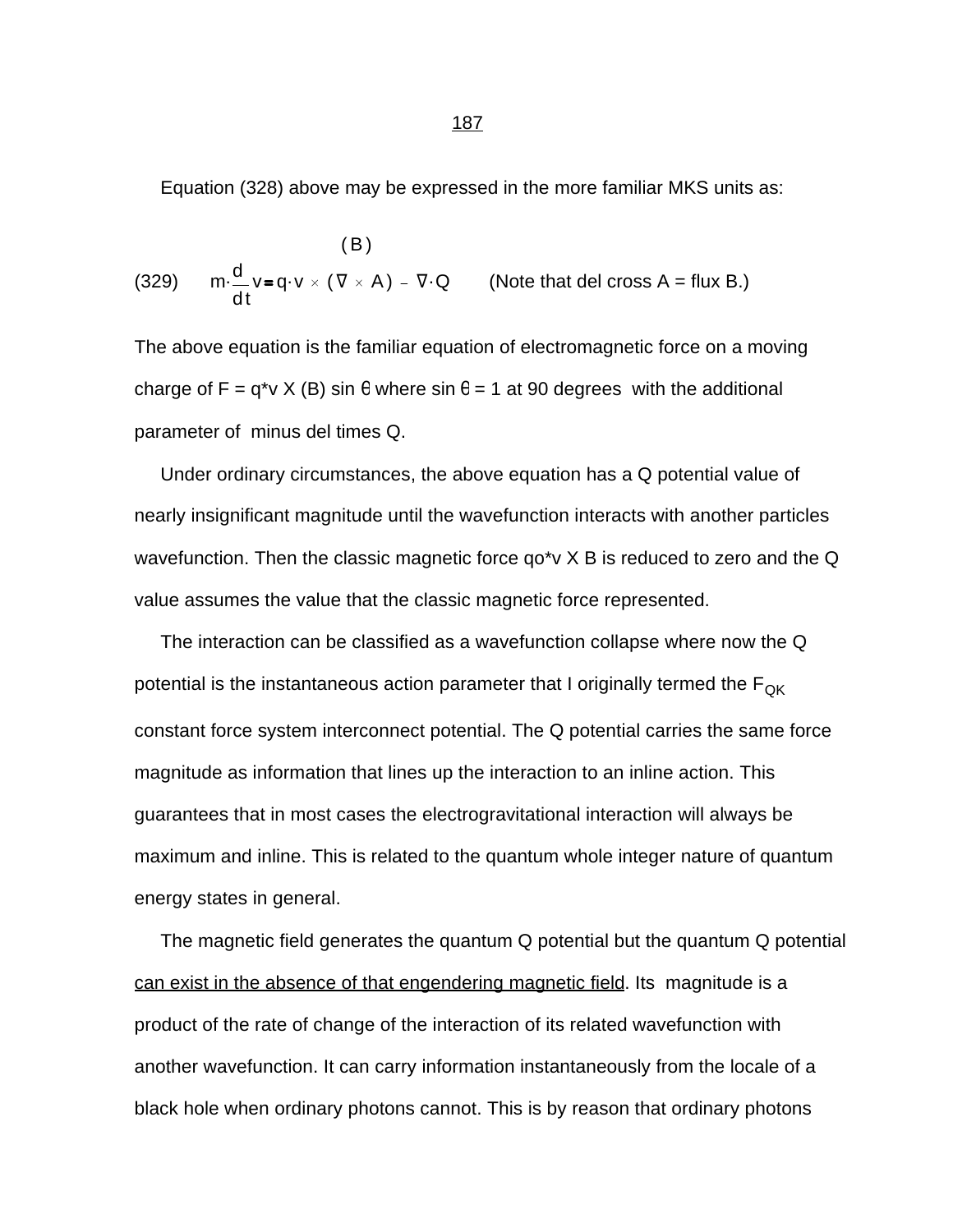need both a B field and E field to propagate. This limits the propagation velocity for photons to the velocity of light in free space. Then it is proposed that there is no way to shield this wavefunction from interacting with other particles wavefunctions under ordinary circumstances. This then becomes the electrogravitational action.

The  $F_{OK}$  force constant is equivalant to a power constant by multiplying the force constant by the speed of light c as shown below in equation (330).

(330) 
$$
ScK := F_{QK} \cdot c
$$
 or,  $ScK = 8.886962032057239 \cdot 10^{-9} \cdot \text{watt}$ 

 The above power constant ScK is equal to the value obtained in chapter 5, pages 104 and 105 wherein equation (207) predicted a possible connection particle for the electrogravitational force as well as for dark matter. Equation (203) on page 104 arrived at the same power as equation (330) above by a slightly different expression which tends to lend weight to the idea that there may be an energy in electron-volts that may be probed by a particle beam of equivalent energy to see if the gravitational force might be altered for particles surrounding the target. Equation (331) below re-derives the equivalent mass of this connection particle.

(331) 
$$
M_{ScK} = {ScK \over f_{LM} \cdot c^2}
$$
 or,  $M_{ScK} = 9.856294176373425 \cdot 10^{-27} \cdot kg$ 

The energy in electron volts to probe this equivalent mass is:

(332) 
$$
eVp = \frac{ScK}{f_{LM}q_o}
$$
 or,  $eVp = 5.528973146916985 \cdot 10^9 \cdot volt$ 

 This energy is well within the capabilities of present day accelerators. I therefore suggest that this energy realm may be investigated for this connection particle.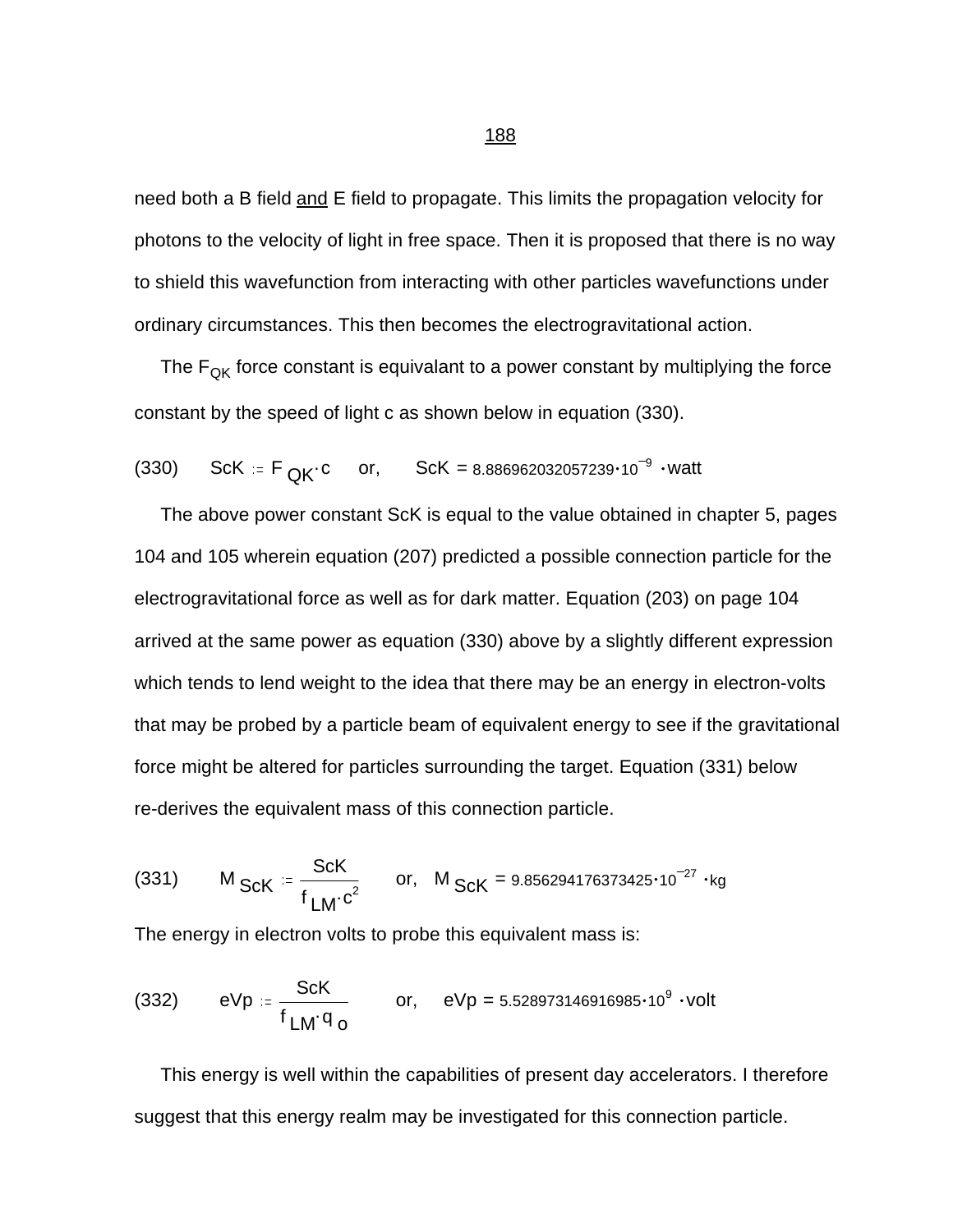I propose that the least quantum force constant  $F_{QK}$  may be a major factor in the so called dark matter force that causes a force of attraction between stars in galaxies to be much greater than can be accounted for by normal gravitational computations based on the known amount of mass in the neighborhood of the stars.

 Further, the apparent independent motion of galaxies of the cosmos may be a form of coherent action by the above  $F_{OK}$  constant force equation. The coherent wavefunction associated with the  $F_{QK}$  constant force kernels aligned in the same direction would cause all of the matter in a galaxy to be accelerated in just one direction.

 Perhaps the ability to control the coherency of the wavefunction associated with Bohm's Q potential (which is closely associated with my  $F_{QK}$  potential) may allow for the construction of interstellar vehicles much like the UFO craft that have been observed in our own sky for thousands of years. A tap into a vast energy source may also be a possible benefit of such a science.

 It was brought out previously that the rest mass of the electron could be derived from the least coulomb charge of the electron squared times the permeability of free space all divided by  $4*\pi$  times the classic radius of the electron. This is repeated below in equation (333).

(333) m' 
$$
e = \frac{\mu_0 q_0^2}{4 \pi I_q}
$$
 or, m'  $e = 9.109389688253174 \cdot 10^{-31} \cdot kg$ 

The mass of the electron may also be derived from the next equation involving the expression of 2 times the quantum fluxoid times the least quantum current all divided by the square of the electrogravitational velocity.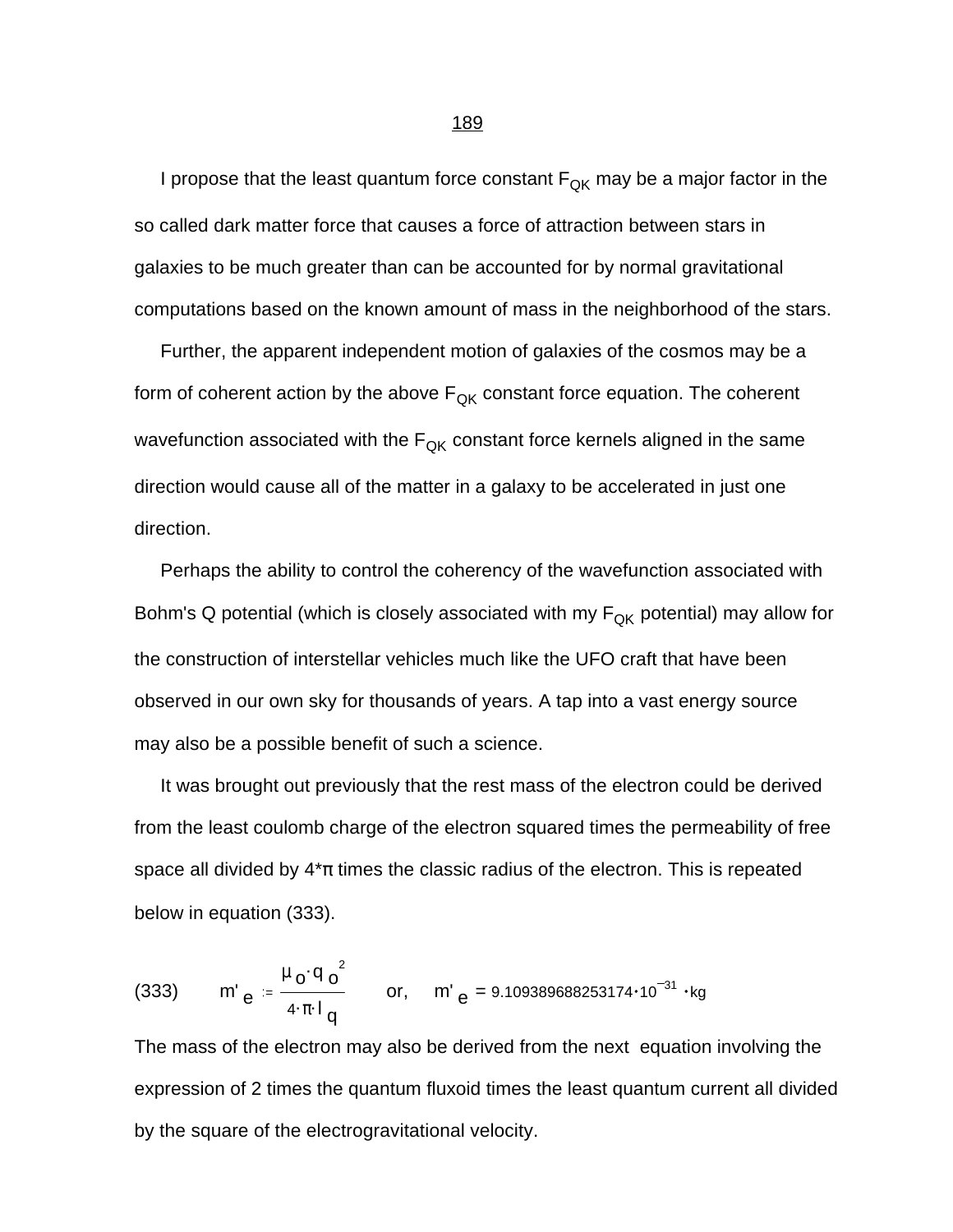First we define the least quantum flux as:  $\Phi$  <sub>O</sub> = 2.067834610·10<sup>-15</sup> weber

(334) m''<sub>e</sub> = 
$$
\frac{2 \cdot \Phi_0 \cdot i}{V_{LM}^2}
$$
 or; m''<sub>e</sub> = 9.109389661243303·10<sup>-31</sup> · kg

The accuracy ratios to the actual electron mass  $\mathsf{m}_{\mathsf{e}}$  are:

(335) 
$$
\frac{m^{\prime} e}{m e} = 0.9999999871047 \text{ and, } \frac{m^{\prime \prime} e}{m e} = 0.999999995745412
$$

 Therefore, it is conclusive that the electron 'mass' is composed of a standing wave involving only the magnetic field energy. Then particle rest mass in general may exchange electrogravitational action energy or force by the  $F_{QK}$  force constant which is entirely magnetic, as in equation (320) on page 181 previous.

By now it has perhaps become apparent to some readers that if a wavefunction  $\psi$ can instantaneously move an electron from one location in space to another across arbitrary distances via the active information in that wavefunction, then a coherent macro wavefunction could en mass move many particles in like manner.

 Another possibility that is suggested by the above equations is that of causing energy space to open up via gating the electron with a properly formed wavefunction and thus tap into the vast energy of energy space directly. This would indeed be a clean, reliable source of energy for all time.

 There is even some evidence that the brain can interact on the quantum scale with its surroundings. There is an excellent article by Adam Frank, "Quantum Honeybees", *Discover*, November 1997: 80-87, in which it is conjectured in a serious manner that honeybees react with their surroundings in just such a fashion.